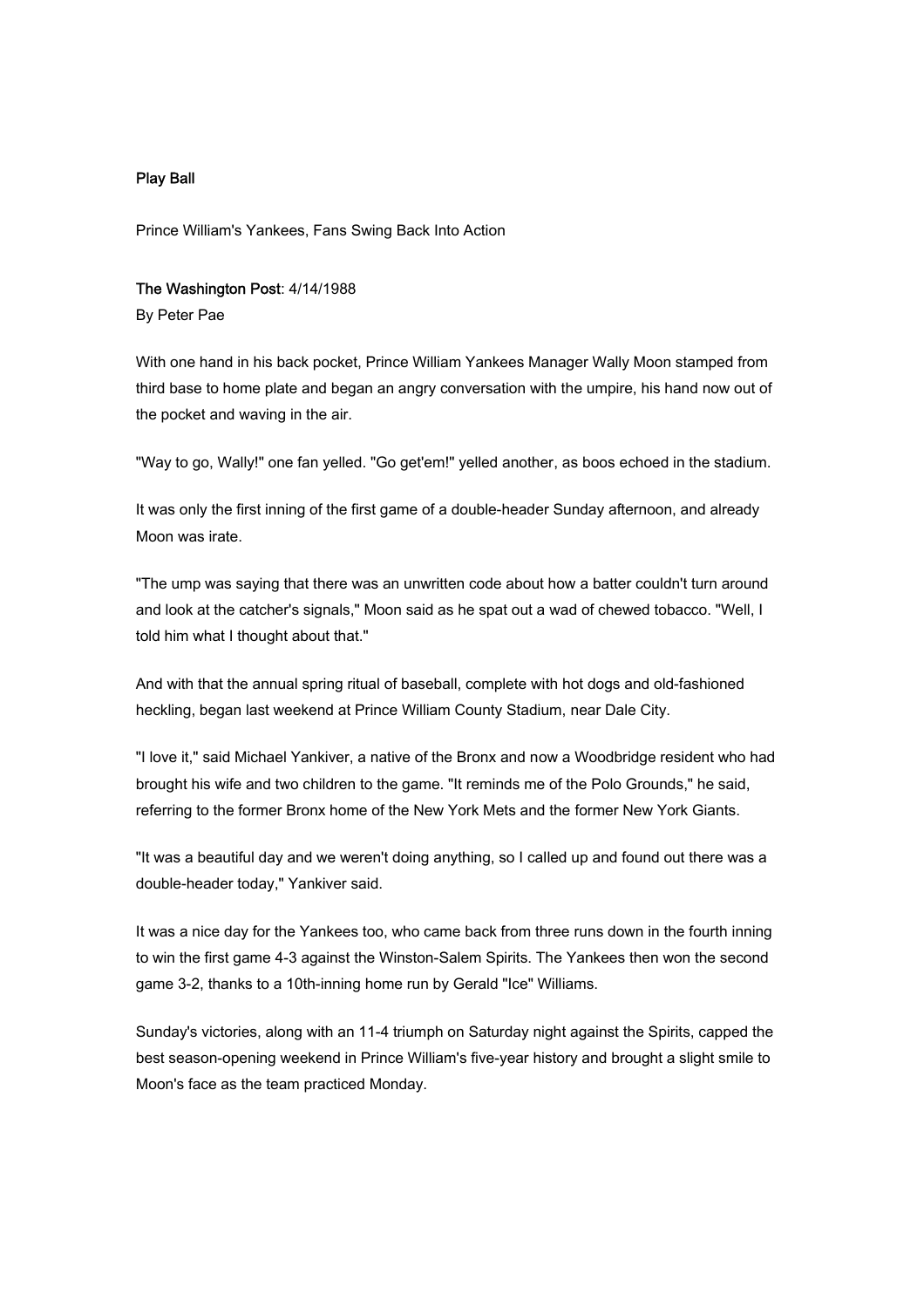"We have not seen enough . . . to give me a good readout," Moon said when asked how the team looked to him this year. But he added, "I'm enthused about the ball club."

So were many of the youngsters who came with their parents Sunday for the double-header pitting the two level A minor league teams in the Carolina League. In some cases it seemed the parents had tagged along with the children.

Armed with a cacophonous cowbell and a baseball glove "just in case of a pop fly," 9-year-old Rachel Horak sat next to her mother and waited for the game to begin.

"Last year a ball landed right in front of my mom. We had a fight over it, but my dad took it," said the breathless Montclair resident, who had just returned from the Yankees dugout with Yankees pitcher Royal Clayton's signature on her glove.

Although she is "not as avid as her husband and children," Pam Horak said she enjoys coming to games occasionally. The enthusiastic ringing of the cowbell by her daughter, however, "makes me embarrassed," she said.

The Yankees, a single A farm club affiliated with the New York Yankees, did not start well in the first game, prompting a perceptive 2 1/2-year-old, Anthony Joseph Miano, to comment: "They weren't looking good."

The Yankees pitcher had allowed two runs in the first two innings by walking four batters and allowing one hit.

But that was not all Miano criticized. Echoing some fans in the stand, the Lake Ridge resident blasted the singer of the national anthem. "I got scared of the singing," said Miano, who was accompanied by his father.

The majority of the 1,800 fans who showed up Sunday didn't seem to mind the singing, opting instead to concentrate on eating hot dogs, drinking beer and attempting to do the "wave," although there were large pockets of empty seats in the 6,000-seat stadium. Spectators create a "wave" when they rise from their seats on a row-by-row basis, forming a ripple effect in the stadium.

A crowd in one section of the stadium was undaunted, however, and rose up simultaneously with arms raised, letting out a scream to try to incite others. Some followed in other sections. Most did not.